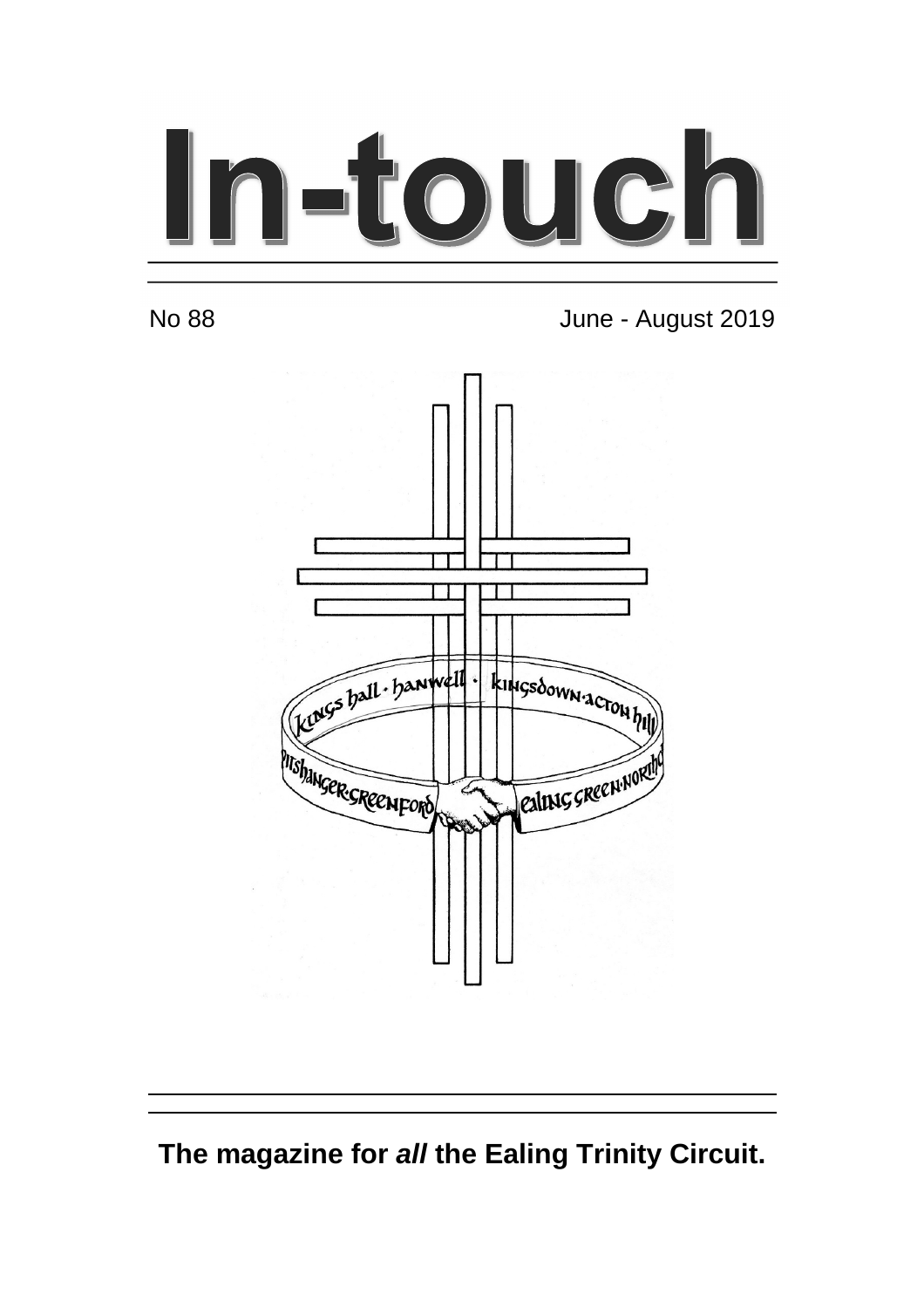# IN THIS ISSUE

|                                                                                      | Page |  |  |
|--------------------------------------------------------------------------------------|------|--|--|
| From the Superintendent                                                              |      |  |  |
| I Hear You Differently – Nine Days of Prayer                                         |      |  |  |
| Witnessing to God's Love in Southall                                                 |      |  |  |
| 7<br>The Bombings in Sri Lanka                                                       |      |  |  |
| Christian Aid Iraq and Lebanon Project Rev Shirlyn Toppin                            | 8    |  |  |
| From the Circuit Meeting                                                             |      |  |  |
| London Methodists' Hopes of Becoming a District of Sanctuary<br>Deacon Lemia Nkwelah | 12   |  |  |
| Reflections on a Visit to the Holy Land Rev Yemi Jaiyesimi                           | 13   |  |  |
| Microfinance with Lendwithcare Gerald Barton, Editor                                 | 15   |  |  |
| Remember in Summer compiled by Mary Newman, Pitshanger                               | 17   |  |  |
| <b>Your Circuit Needs You!</b>                                                       | 20   |  |  |
| Forthcoming Events Around the Circuit                                                | 20   |  |  |

# **Circuit website: www.ealingtrinity.org.uk**

Front Cover designed by Marion Narain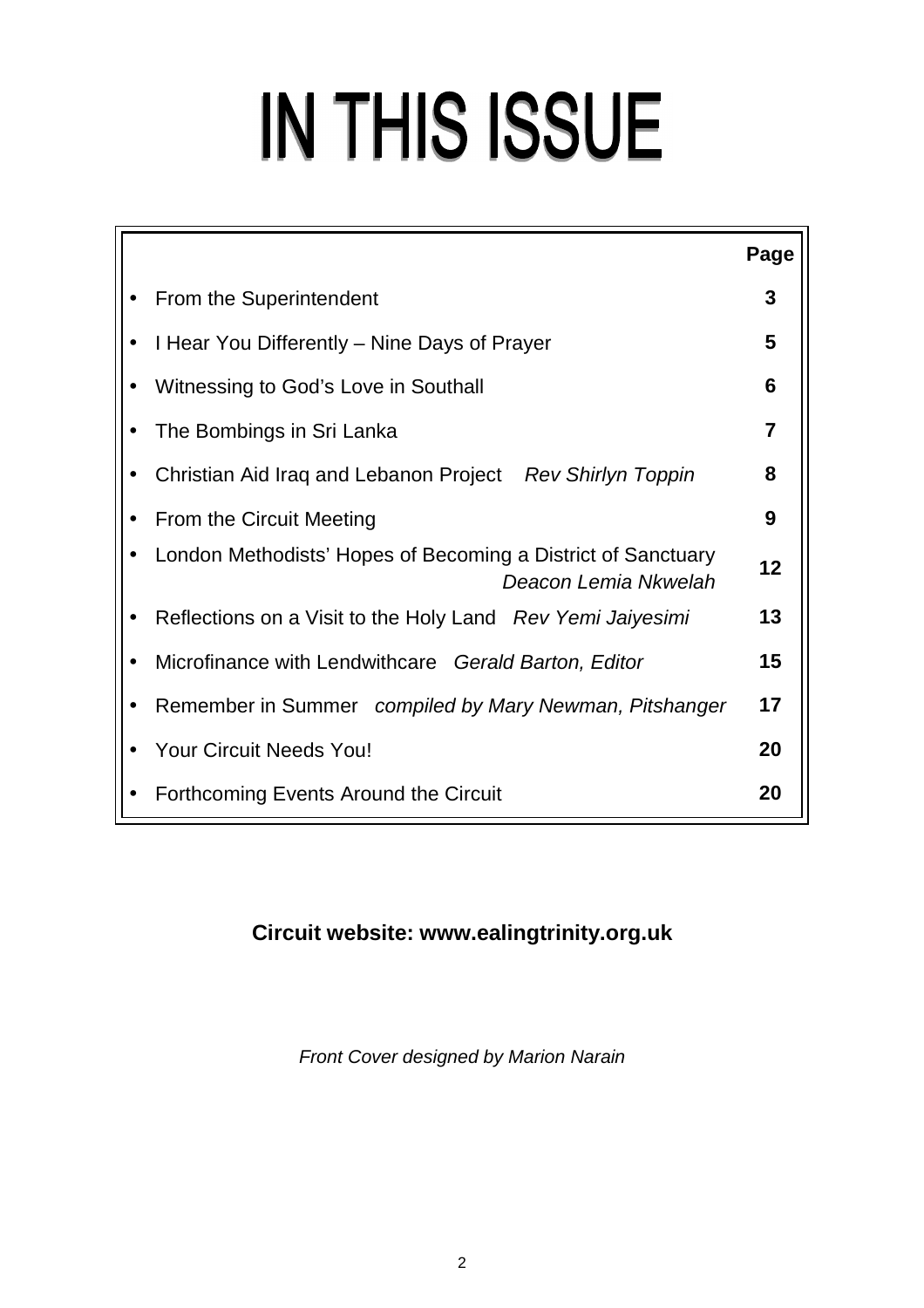# **From the Superintendent**

#### **Bible musings and a call to action**

Dear Friends,

In the final chapter of John's Gospel Jesus meets Peter where he is in his confusion and uncertainty. Peter has lived through Jesus' arrest and a mistaken attempt to prevent it violently, has followed Jesus as he stood trial but then Peter has denied his own identity as a friend and follower of Jesus as he stands by a charcoal fire. Now, having witnessed Jesus's death, been into the empty tomb and been among the disciples when Jesus came and blessed them with peace and God's Spirit, my guess is that Peter is having a hard time working out who he is. The whole world has been turned on end several times until nothing feels solid or secure. So he goes back to fishing - at least in a boat he can trust his reflexes, act with that kind of 'second nature' knowledge and response that comes from long years of life and experience.

Just when he thinks he's found solid ground, or at least the familiarity of a boat deck and the usual disappointment of an empty net, Jesus comes and fills the net and turns his world upside down again. Round another charcoal fire, at another cockcrow daybreak, Peter is brought face to face with the denial that shattered his identity and his sense of connection and relationship with Jesus. Having been brought to face with the disconnect, he is brought also to reconnect with fresh ties across the chasm he created. Each "I love you" becomes stronger and more vehement as he feels met, seen, held, as the relationship is reformed and reaffirmed and his confidence in it grows.

Wonderful as that healing is, it is not an end product. The relationship is important, life giving, but life given must be lived and shared. Those who are disciples of the Good Shepherd must themselves become good shepherds for they, we, are made in his image and likeness. "Feed my sheep" resounds through the passage growing in volume and imperative in the same way as "I love you" does.

Today we, like Peter, live in a fragmented, grief-shattered world. We may have many times when we lose track of who we are, many times when we deny or separate ourselves from who we are meant to be, many times when our action or inaction causes rifts and chasms between ourselves and others or God - in effect separating ourselves from the abundant life God offers through Jesus. We, like Peter, are asked "Do you love me?" and asked to reconnect to our true selves, to God's love and God's life. If we answer "I love you" we find ourselves part of a life and love that overflows our lives, our world, our universe, our understanding. But with that connection comes responsibilities - to be changed, to become the good shepherd - caring for all, protecting all, feeding all, giving our lives for all. It means having the courage to speak with God's voice to each other, asking God's question "Do you love God?" So hurts and dislocations are healed, chasms bridged and hope restored. It comes with the responsibility to feed the hungry, to give sight to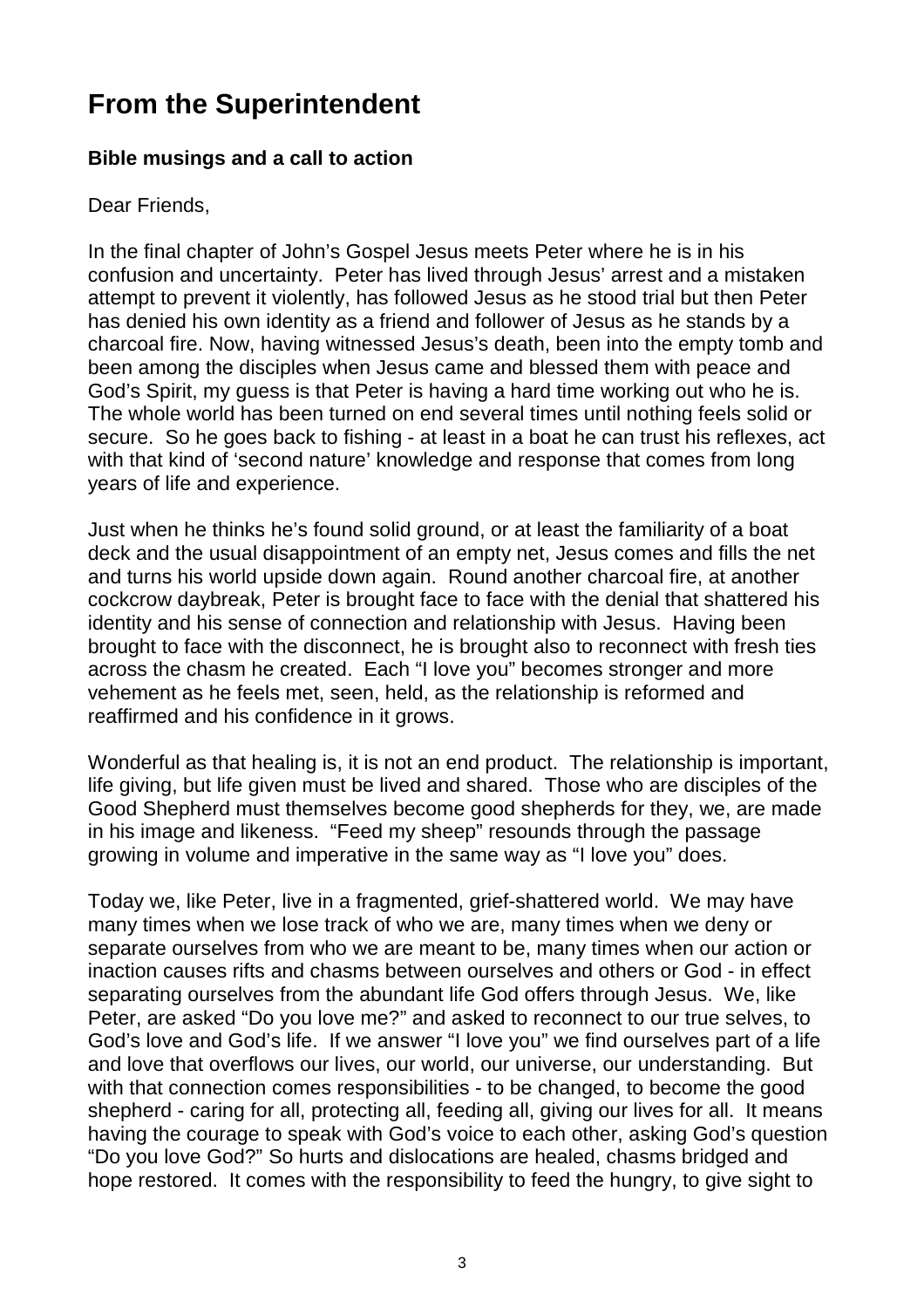the blind, to help those who limp to dance, to shelter the homeless, to declare the time of God's love.

This is not just some nice mental, theological dance to be preached in sermons, sung about in hymns and to go no further. It is the very ground of our lives as disciples. We cannot be followers of the Good Shepherd if we are not good shepherds ourselves. Knowing ourselves loved by God, knowing that we love God and becoming good shepherds is the perpetual circle dance of disciples. In our Circuit we already seek to show God's love to our communities in many ways:

- the MHA Ealing Live at Home Scheme
- the Foodbank
- the Ealing Churches Winter Night Shelter
- our new project raising money for the Christian Aid education programmes in Iraq and Lebanon
- the Ruby Project seeking to show care for sex workers on the streets of **Southall**
- Ealing Street Pastors
- community lunch

and so many more. There are articles later on in this edition of In-touch about some of these.

If you would like to get involved in any of these please talk to Deacon Lemia Nkwelah who leads our Circuit in its outward facing mission and she'll point you in the right direction. If there are other ways you think we should be heeding Jesus's calling to us then please talk to Lemia or myself and let's see how we can make this happen.

In your prayer and reflection time, I invite you to read through John 21 for yourself and imagine Jesus asking you "Do you love me?" Then to hear his instruction "Feed my sheep" and to think what you are already doing and what else you might do to fulfil it.

We are richly blessed with the abundant gifts of God, loved more deeply than we will ever know or understand. So let us live as God's good shepherds.

With love, gratitude and prayers for all that you are

Rachel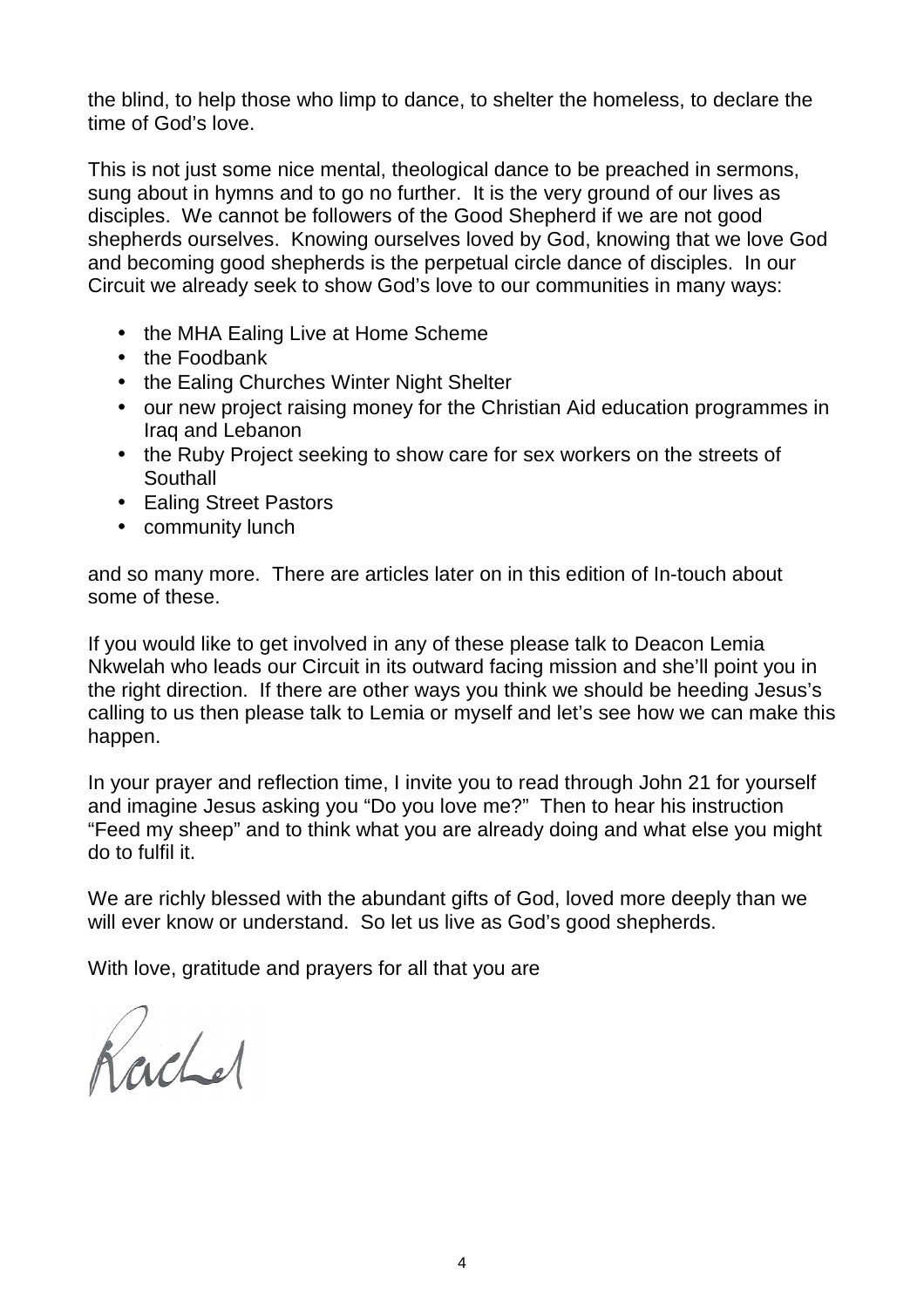# **I Hear You Differently – Nine Days of Prayer**

**Thy Kingdom Come** is a global prayer movement in which Christians pray that people would come to know Jesus. Taking place between Ascension and Pentecost, Thy Kingdom Come this year falls between **30th May and 9th June.** The Methodist



Church has produced a prayer book "I Hear You Differently – Nine Days of Prayer" written by our President-elect, the Rev Barbara Glasson. Below is an extract from the introduction. If you would like a copy of the book, Rev Rachel Bending has a number of copies to give away on a first come first served basis.

We live in uncertain times. Does faith in Jesus transform the world for us? How can faith change how we love and understand our neighbours? The time between the first Easter and Pentecost was a time of uncertainty when the disciples were left asking, "What does all this mean?" Life is an uncertain endeavour and our faith in the risen Jesus involves ongoing discovery, which takes time and attention. The prayers included in 'I Hear You Differently' are designed to open up some space for our own reflection and questions. We are invited to breathe deeply and give space for silence and focus each day.

On the day of Pentecost, the crowd heard the apostles speaking and asked: "And how is it that we hear, each of us, in our own native language?" (Acts 2:8, NRSV) The miracle was not so much that people were speaking in different languages, but rather that all those who were listening could understand each of them. Let's pray that as we live through this season together we will each discover a new way of listening to ourselves and to others that gives fresh insight; that we will all take a step closer to being able to love our enemies and, most importantly, discover the God who listens to us with profound attention.

Thy Kingdom Come is a global initiative, in which Christians are called to pray for the nine days between Ascension and Pentecost. We are invited to pray for God's Spirit to move within the Church, equipping us to share God's love with others and to pay attention to how God is speaking to us today.

To find out more about Thy Kingdom Come, visit www.thykingdomcome.global or www.methodist.org.uk/thykingdomcome

Mission is more about how we listen than what we say. When we give each other and our environment attention, then we become aware of God's ongoing presence. We see, and are seen, with fresh eyes. We come to understand the enormity of God's grace... we crack open spaces of transformation and we are transformed! You can use these daily prayers, readings and reflections at any time of the year.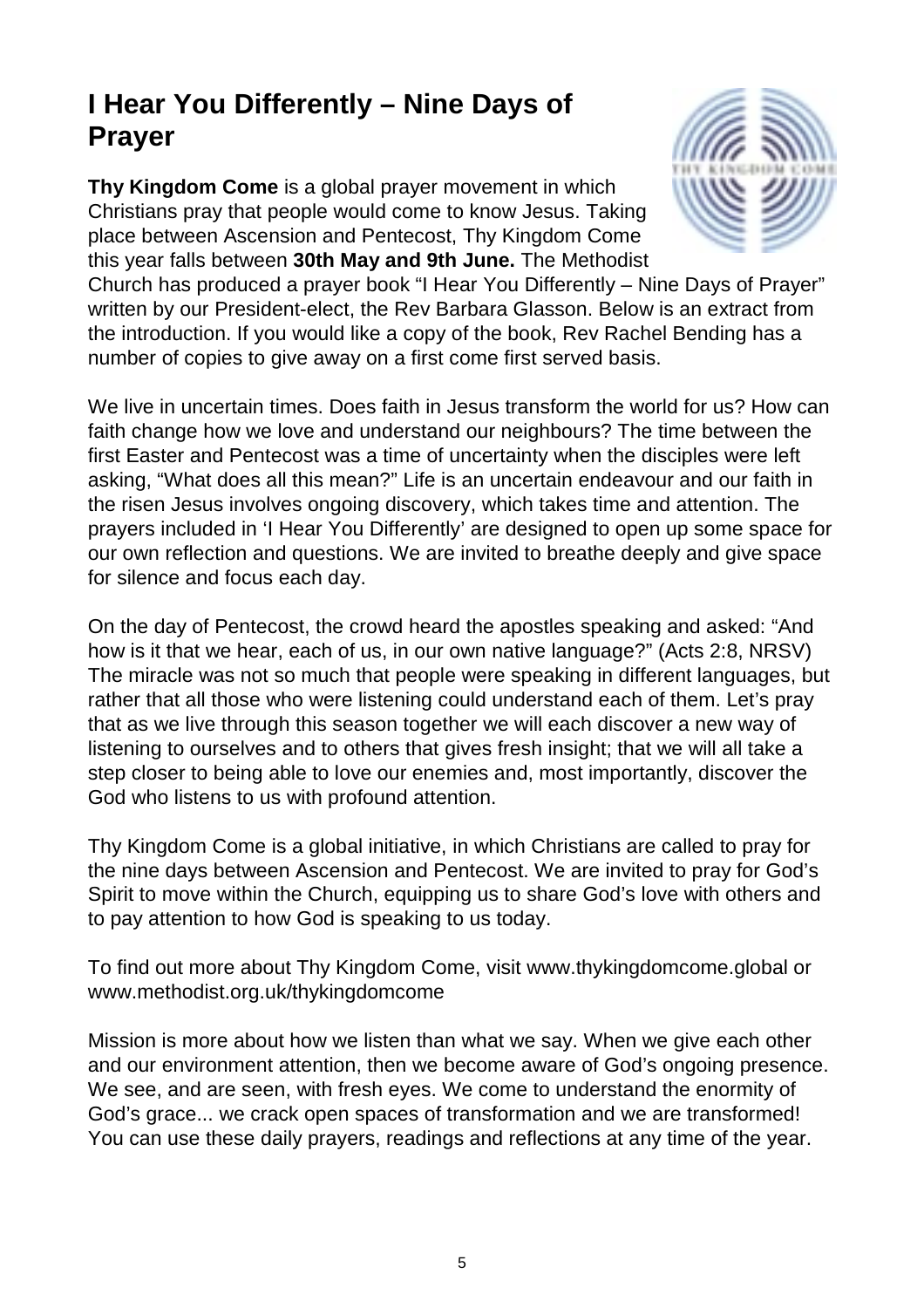# **Witnessing to God's Love in Southall**

Over the last two months the people of Southall have come together to witness to God's love and against hatred, intolerance and racism. Following the attack in Christchurch New Zealand, people of many faiths came together outside one of the mosques to show our solidarity in standing against hatred and violence of this kind. Sadly, just a month later we were back together following the attacks in Sri Lanka to again raise our voices against such atrocities and to pledge to work together for peace and understanding.

On Good Friday we marched with Christian friends across Southall as a witness to our faith and God's love shown in Jesus's death and resurrection.



Bible passages were read as we walked and we were led not just by traditional crosses but by a cross of balloons. The crowd was a true image of God's kingdom with people from so many cultures gathering together.



Then on 27th April we joined members of the community from Southall and beyond as we commemorated the deaths of Gurdip Singh Chaggar and Blair Peach and the racism and intolerance and violence to the community that surrounded them. In doing so we declared our God given call to stand up against injustice, racism and intolerance.



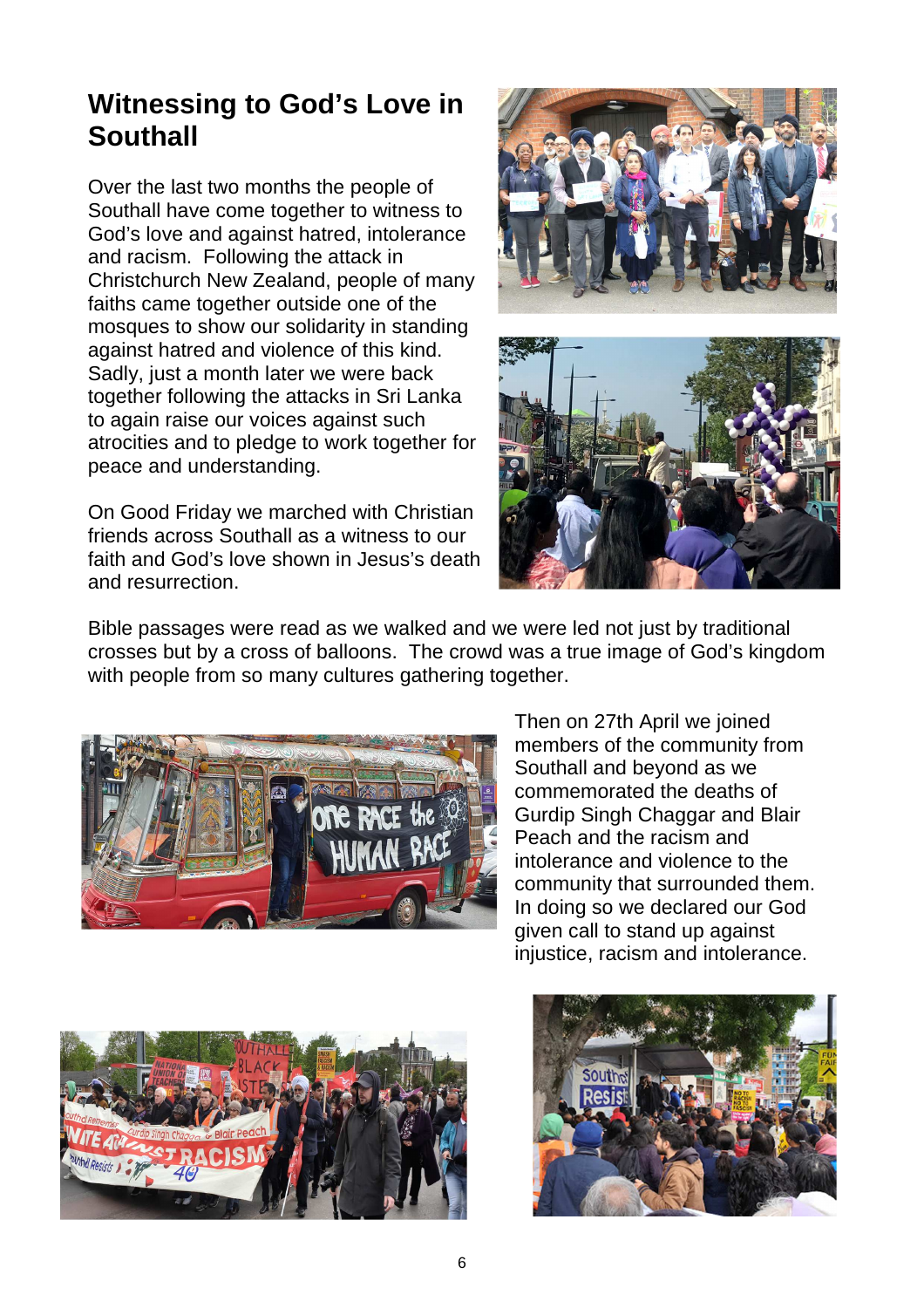# **The Bombings in Sri Lanka**

Rev Michaela Youngson and Bala Gnanapragasam, the President and Vice-President of the Methodist Conference were deeply saddened by the news of the bombings in Sri Lanka. This is Bala's country of birth and these atrocities affect us both deeply and seem especially cruel on Easter Day.

As Christians worldwide rejoiced on the day of resurrection, we also mourn for all who lost their lives in churches and hotels that day. We offer prayers and send greetings to our sisters and brothers in the Methodist Church, Christians and all people of faith and good will in Sri Lanka. We call for respect to be accorded to all religions, their worship and their festivals and we commend the ongoing, respectful work of the congress of religions and the NCC. All religions oppose the taking of innocent lives and we affirm the work of local inter faith groups in promoting positive action based on our shared values.

We invite all people of faith to speak out against violence, be it name-calling and stone-throwing as in Anuradhapura last week or senseless bombing as on Easter Day in Colombo, Negombo and Batticaloa. Methodists have contributed to the building of a caring, healthy and educated society in Sri Lanka for over 200 years. It pains us to see attempts to force change through acts of violence against innocent people. We therefore commit ourselves to continuing support for peacebuilding and reconciliation whenever and wherever we can.

A prayer for the people of Sri Lanka, written by Steve Pearce, Partnership Coordinator for Asia and the Pacific, World Church Relationships of the Methodist Church.

Creator God, who loves peace and concord, We bring before you the people of Sri Lanka. Just as your Son suffered betrayal and agony on Good Friday, They have faced brutality and violence on Easter Day. May the church and hotel communities who have faced attack, find reassurance and healing; May the bereaved friends and families, find consolation after tears, May those who believe terrorism changes things, discover the power of love and hope. Loving God, who hates nothing you have made, We bring before you the divisions we have created, Ethnic, religious, national, class and many more. May we be hopeful rather than harsh, May we avoid the barbed word in favour of affirming phrases, May we offer a smiling eye rather than an uncaring glance. Compassionate God, who brings healing and peace for all, Look now on the bereaved, the injured and the fearful in Sri Lanka. We pray in the name of Jesus, friend and companion. Amen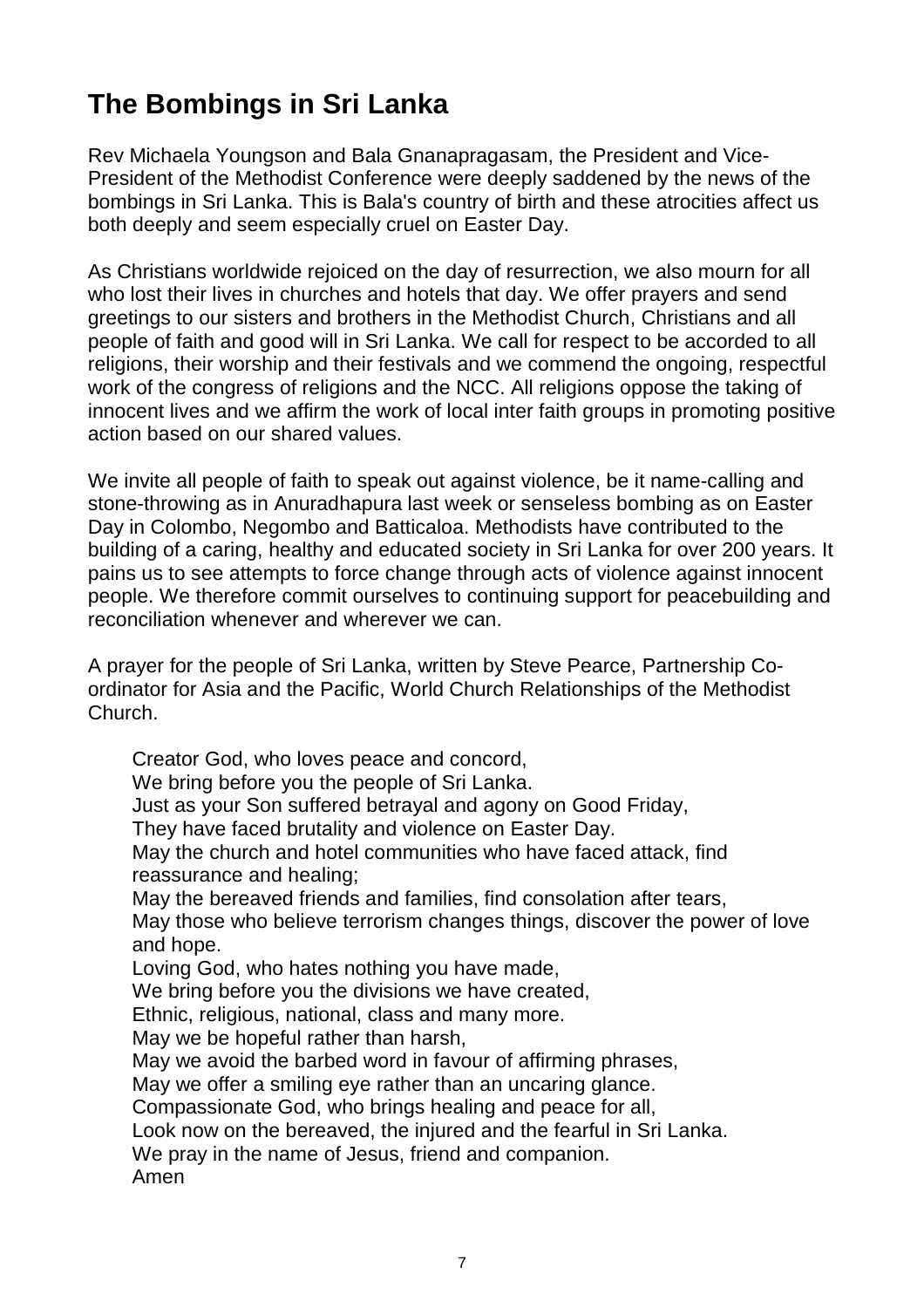# **Christian Aid Lebanon and Iraq Project**

# Rev Shirlyn Toppin

In January, the Circuit confirmed its support for the Christian Aid Lebanon and Iraq Project which was outlined in the last edition of In-touch. The Circuit has agreed to contribute £5,000 to the project between now and 31<sup>st</sup> December 2020. This will be matched 6:1 by Bread for the World, a US charity aimed at ending hunger. Thus, a contribution of £5,000 from the Circuit is worth around £35,000 to Christian Aid with the matching. Individual churches in the Circuit will be asked to raise a share of the target amount of £5,000.

# **The Issue**

Huge numbers of people have poured into Iraq and Lebanon to escape war-torn Syria. There are more than 300,000 Syrian refugees in Lebanon which has been dealing with the fallout from the Syrian conflict since 2011. In addition, the number of people registered as displaced is upwards of 300,000 in Iraq. This brings the total number of people in need of humanitarian assistance to 1 million in Iraq alone.

### **The Project**

Christian Aid has been working with its partners in Iraq and Lebanon for over 20 years and has been responding to the Syrian refugee crisis since 2012. The funding will be supporting the internally displaced people by strengthening social structures in order to cope with the huge additional influx of people from neighbouring Syria. Support will be provided in the area of, for example, employability skills; health and the specific services needed to support people who have experienced trauma.

# **Specifically**

**Iraq**: To build on existing work by working with the partners who will:

• Support 18-35 year olds into employment via vocational skills training, lifeskills training (including sessions on peaceful co-existence) and start-up business kits worth £450.

**Lebanon**: To build on Christian Aid's existing work by collaborating with partners who will:

• Run two centres which will provide support to around 800 children and their parents/carers. Psycho-social support will also be provided to the children. Parents and carers will be given support around life skills, self-esteem and conflict management.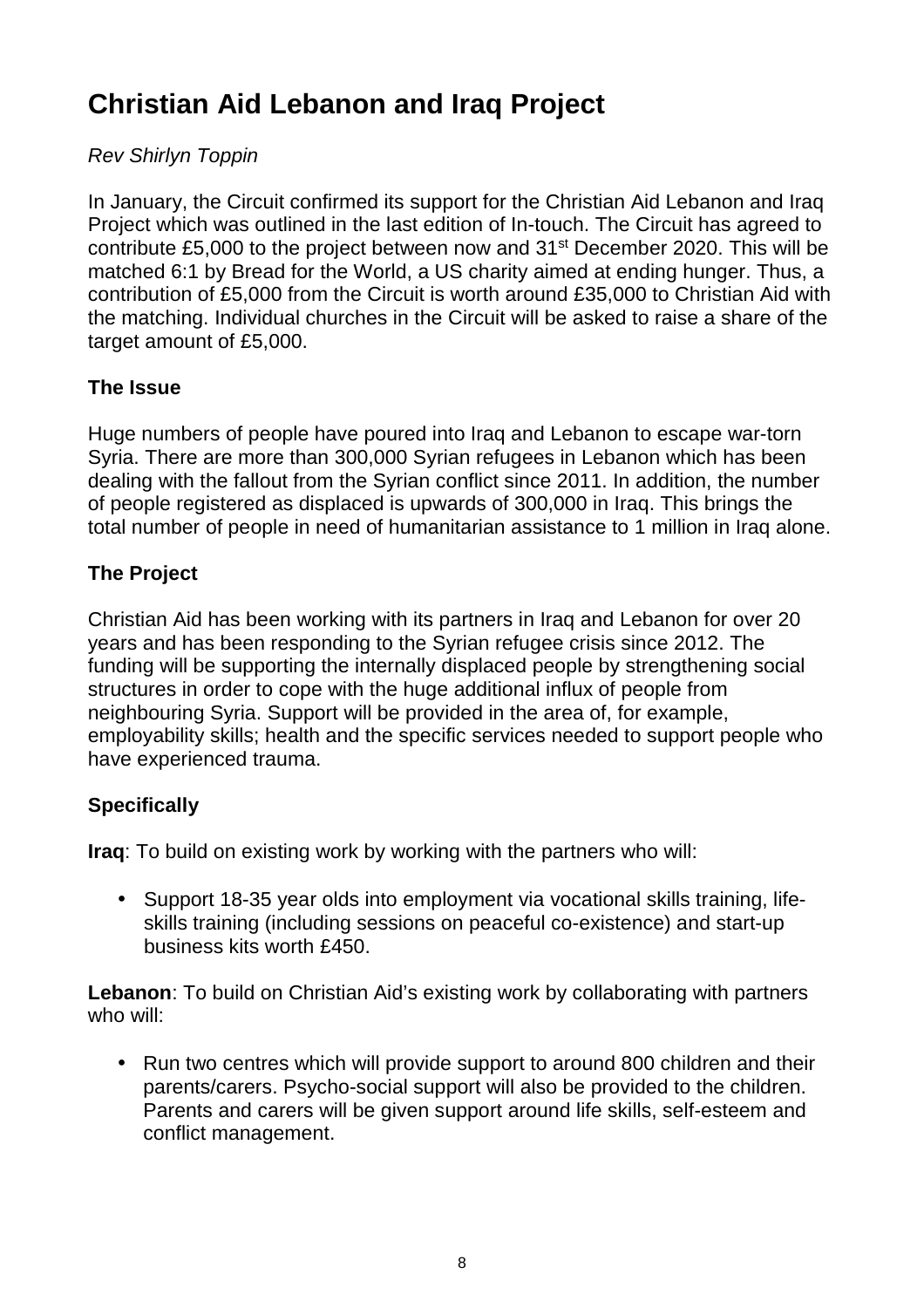- Continuing the work with children through Christian Aid partner MSL. These children will receive educational support, child protection and psycho-social services.
- Work with local businesses to help empower refugees.

#### **The Impact:**

The support from our Circuit will help to reduce the level of and the feeling of marginalisation by displaced people.

- 3,816 people who have been displaced will directly benefit from support to achieve a better livelihood
- Both projects will also support efforts to build social cohesion to ease tensions between the refugees and host communities.

Finally, note that our support for this project is completely separate from the fundraising undertaken by our churches during Christian Aid Week and at other times during the year.

# **From the Circuit Meeting**

The most recent Circuit Meeting took place on 28<sup>th</sup> March at Hanwell.

Rev Rachel Bending began the meeting by reminding members of the Circuit's mission as set out in the Annual Report and Accounts:

The Circuit's mission is to be a powerful spiritual influence in the community and a visible expression of God's inclusive love. We aim to achieve this by encouraging, through the churches in our Circuit, the worship, social, and outreach activities that currently exist; seeking new ways to extend to others the fellowship of the Church family; and through these to develop the life of the Circuit and its churches.

The Circuit exists to:

- Increase awareness of God's presence and to celebrate God's love:
- Help people to learn and grow as Christians, through mutual support and care; and
- Be good to people in need and challenge injustice.

Following on from this, the meeting heard that further thought had been given to the Christian Aid Iraq and Lebanon Project and how the agreed amount of money to be raised should be apportioned between the various churches in the Circuit. The target date for each church to raise its share was set as November 2020. The Staff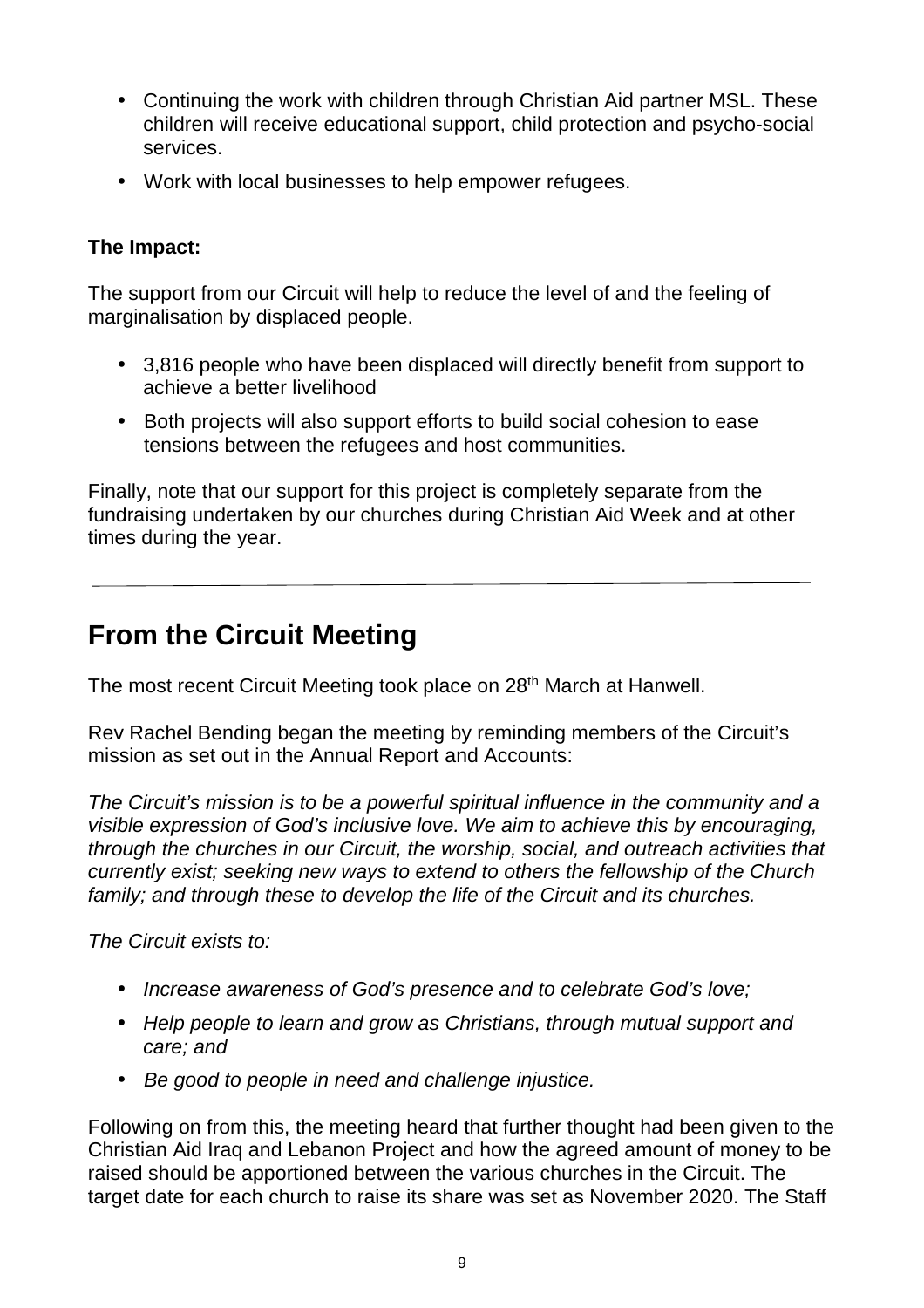will organise a Barn Dance and a Staff (plus others) Concert, as well as a fun Awards Evening at the conclusion of the challenge. Rachel would like as many people as possible to be involved, particularly the young people in our churches.

Deacon Lemia Nkwelah, along with two lay members from the Circuit attended the London District day on the theme of 'Sanctuary'. The theme encompassed a wide definition of 'sanctuary' including protection from exploitation, trafficking, domestic abuse etc. Locally, the Ministerial Prayer Breakfast group has also discussed the issue, and is likely to bring proposals for action in Ealing Borough.

Whilst recognising the frustrations caused by the delays to the redevelopment of the King's Hall building, Rachel Bending re-affirmed the Circuit's commitment to 'build the building' and its support for both King's Hall congregations. She presented an outline vision for mission in Southall as part of a broader overall vision for the Circuit. This would build on existing projects such as the Interfaith Educator, the Ruby project aimed at street sex workers, Hope for Southall Homeless etc, but would also need to encompass outreach to the new communities which will form on the re-developed site of the old gasworks and around Sunrise Radio. The redeveloped King's Hall building itself will need to provide a safe, welcoming space for the community perhaps including a café possibly with a soft play area and a bookshop.

The outline vision involves the whole Circuit supporting mission work in Southall as this is the area of current greatest need and mission potential. Furthermore, this needs to be developed at the same time as the redevelopment of King's Hall and should not been seen as following on from it. In addition to existing projects, thought is being given to a Saturday street mission outside King's Hall. In developing this work, however it needs to be recognised that resources are finite and that some current activities may need to be discontinued so that resources can be more appropriately focussed.

Although the redevelopment of King's Hall has been a long time in coming, it needs to be remembered that a building project such as this costing around £15m and including 40-70 residential units is a major scheme that would inevitably demand a long timeline.

The meeting expressed its enthusiasm for this vision for Southall and prayers were offered for the King's Hall congregations, for the people of Southall and for all the work that was planned or would proceed from the vision.

On safeguarding, a new Circuit safeguarding policy was adopted by the meeting. One further training session for those who have not yet undertaken the training will be arranged shortly. Note that with the departure of Cathy Snow, there is an urgent need to appoint a new Circuit Safeguarding Officer. People were asked to consider possible candidates for the position and pass their names to the Circuit ministers.

The meeting expressed its thanks to Colleen Hicks who stood down as a Circuit Steward at the meeting. Blossom Jackson and Derek Nicholls are also due to stand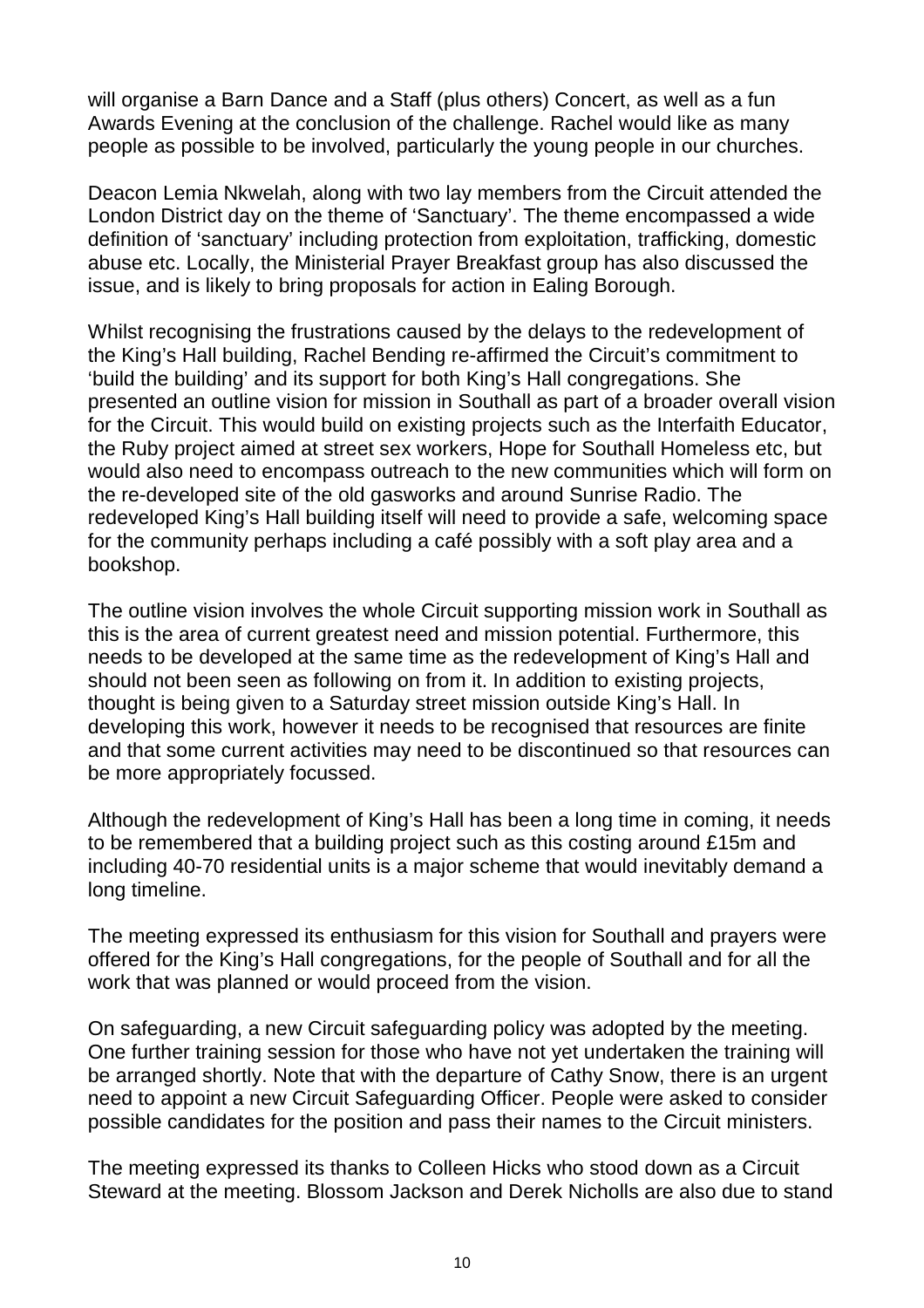down as Circuit Stewards over the next few months. Members of the meeting were asked to consider prayerfully possible candidates to replace Colleen, Blossom and Derek and to pass their names to Rachel Bending.

On property matters, there was considerable discussion on the subject of Havelock House, a block of 7 flats owned by the Circuit which was originally acquired in the 1960's in connection with the former hostel at Moullin House. In recent years the Circuit has found it difficult to manage the property adequately both in term of time and resources. In addition, the building now requires significant work. The meeting decided to seek advice on possible options for the future of Havelock House and a report will be presented to the Autumn Circuit Meeting.

Dissatisfaction was expressed with the auditors for the Circuit's annual report and accounts. Despite paperwork having been handed over last October, the accounts were still not available for formal presentation and signature. This was partly because the auditors had raised a number of questions which could have been raised earlier late in the day. Authority was delegated to the Circuit Stewards to sign off the accounts when they have been finalised.

Stephen Sears, the Circuit Treasurer reminded the meeting that the Circuit's financial position remains weak and that over the coming year there must be a clear plan to reduce expenditure. It was noted that this is likely to include a review of Circuit staffing.

The 5% across-the-board increase in church assessments – the money churches pay towards the cost of our ministers and other Circuit costs – was confirmed. Attempts to re-work the increase based on the formula used a few years ago had proved unsuccessful and had had to be dropped. There was disquiet about the impact on church finances of the increase in assessments. In response it was emphasised that the whole Circuit, as well as individual churches, need not only to look for savings, but also for new means of raising income. Church treasurers were reminded that there was an obligation under charity law, to achieve 'best value' when setting fees for outside lettings.

Finally, it was decided that the Circuit Policy Group should be replaced with a Circuit Leadership Team. This will comprise the Circuit staff, the Circuit Stewards and the Circuit Administrator acting as an observer. This was felt to be more in line the model used across the connexion. In particular, there would no longer be representatives from churches attending the meeting. Attendance of church reps has become patchy over time and also created anomalies as the Policy Group has comprised a mixture of people who are trustees of the Circuit and others who are not. The interests of local churches will continue to be represented through their ministers.

The next Circuit Meeting will be on 11<sup>th</sup> July (venue to be advised).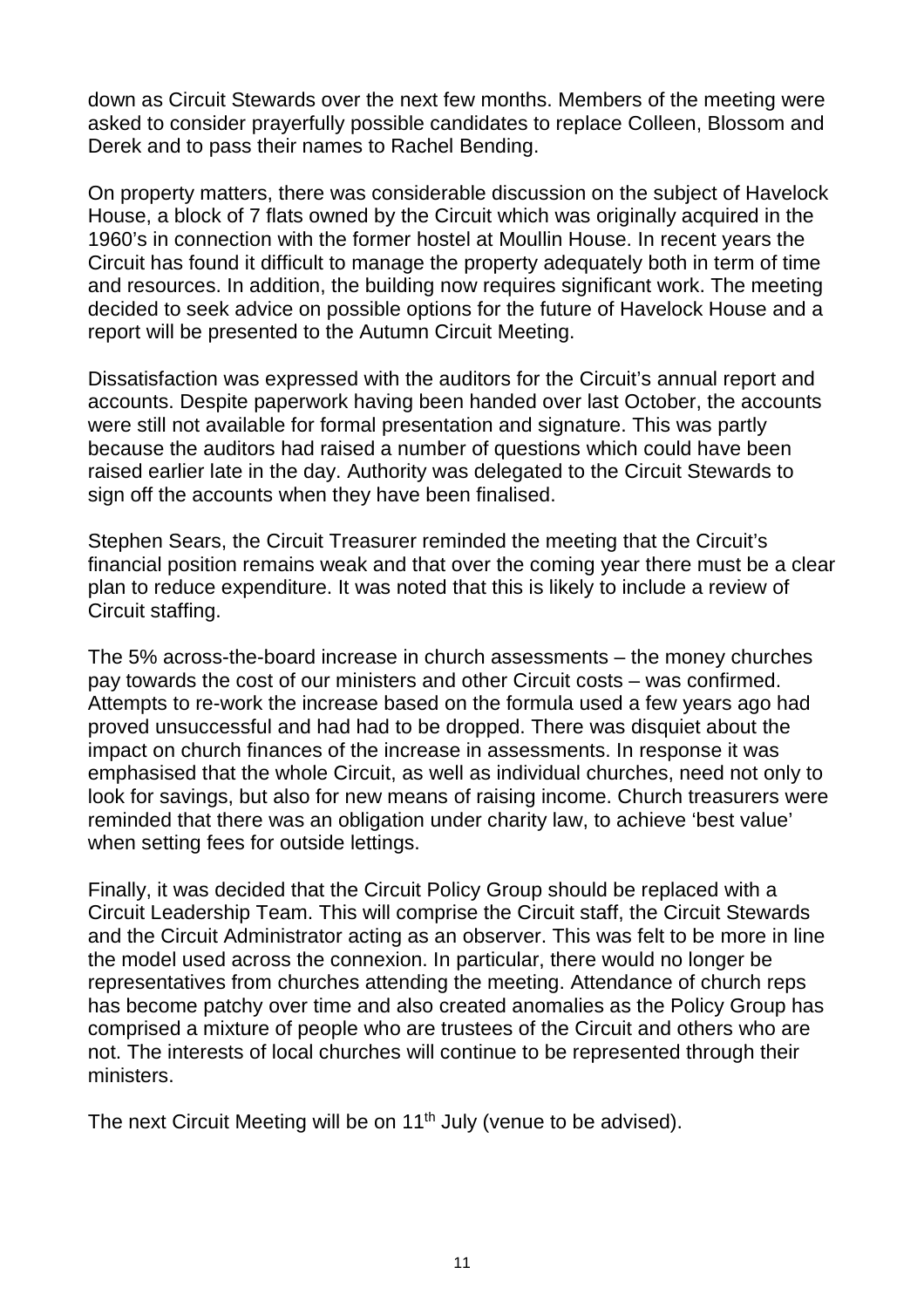# **London Methodists' Hopes of Becoming a District of Sanctuary**

Deacon Lemia Nkwelah

**'For I was hungry and you gave me something to eat, I was thirsty and you gave me something to drink, I was a stranger and you invited me in, I needed clothes and you clothed me, I was sick and you looked after me, I was in prison and you came to visit me.' (Matthew 25:35-36)** 

The Rev'd Dr Inderjit Boghul, former President of the Methodist Conference, is the founder of the City of Sanctuary Movement which promotes a culture of welcome, safety, inclusion and hospitality within communities.

London District of the Methodist Church has run the theme of Moving Stories for a while now. Further to this theme, the London District has opened a discussion on the concept of becoming a District of Sanctuary. The hope, by His Grace, is that we are allied with the Cities of Sanctuary movement. This is with a love to focus on the life and well-being of those who are fleeing various forms of persecution.

In Ealing Trinity Circuit we focused on this theme in our Bible Studies during Lent. The resources we shared were introduced by the Rev'd Dr Inderjit Bhogul and were aimed at leading us to reflect theologically on welcome, sanctuary and hospitality. We would all agree that while the theme of Sanctuary calls us to focus on those seeking refuge, the whole concept of hospitality and welcome is what we are called to do as the people of God.

In his introduction to these resources, Inderijt expresses his familiarity with 'the fears, frustrations, and pains of people of all backgrounds around the decisions to leave home.' Inderiit encourages us to build this initiative into the work that we are already doing in our churches and circuits. The resources we shared during the Lent season helped us to reflect on our call to discipleship and to continue with our zeal to be advocates for justice, mercy and humility.

I would like to emphasise the concept of Sanctuary towards the refugee. Who is the refugee in our midst? Who is this persecuted stranger in our midst? The term refugee does not apply only to those fleeing persecution from war but includes those fleeing any kind of persecution. The refugee in my experience in this circuit includes vulnerable men, women and children; trafficked men, women and children; rough sleepers; women and young girls on the streets (Ruby ministries); older people; people on low income (Foodbank users); asylum seekers, refugees; men, women and children affected by domestic violence; those physically unable; people fleeing wars; people fleeing religious persecution etc. This circuit is already applying this theme of Sanctuary in many such areas of our ministry.

In the theological reflections we shared, God is revealed as a companion who accompanies us in our life journeys. We encounter God in one another along the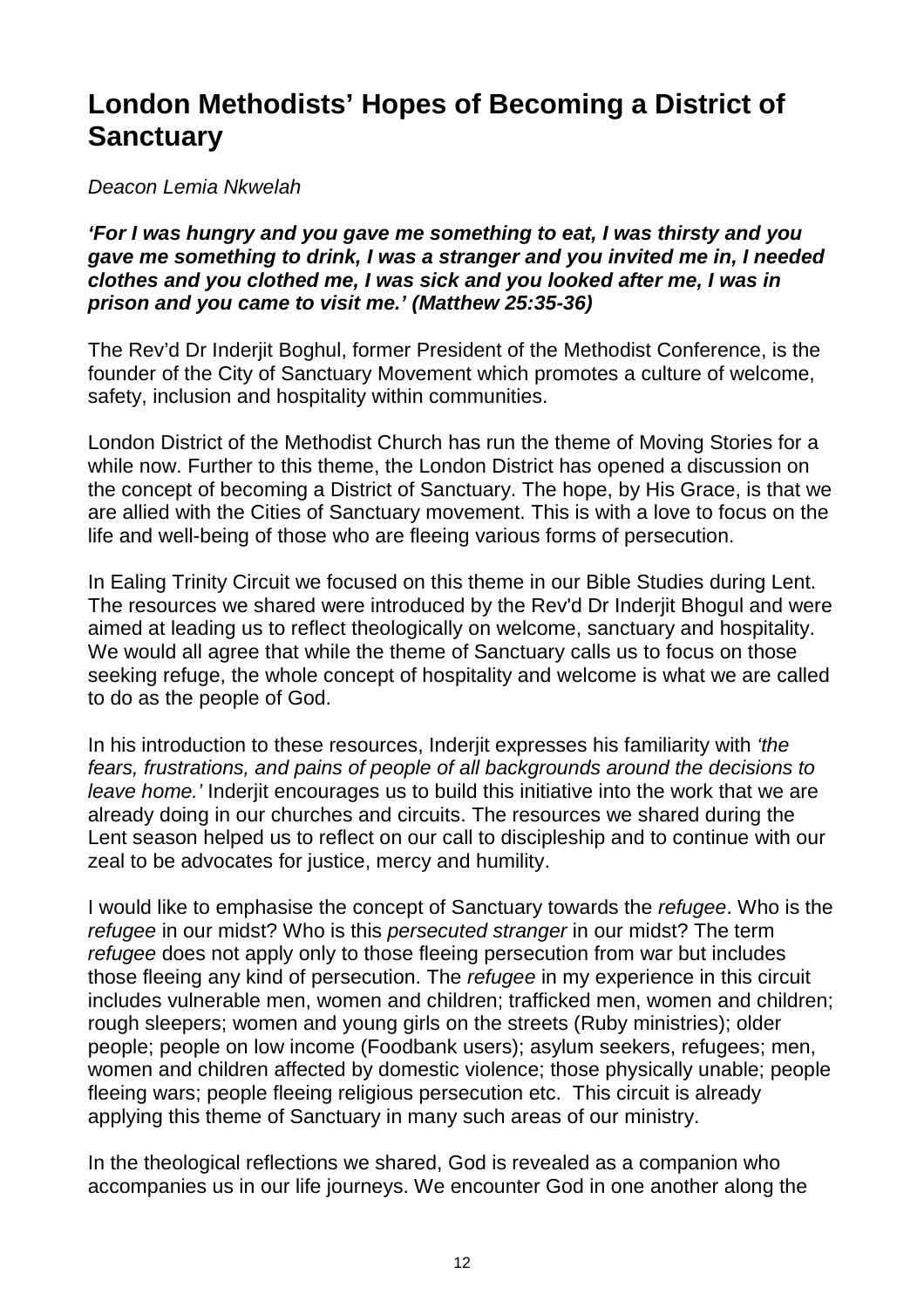way. Matthew 25:40 reminds us that we are blessed by serving Christ whom we see in those who are different from us. We see the face of Christ in the *suffering* stranger. In the third week of our Lent Studies, we shared our thoughts about welcoming the *stranger* and the gifts the *suffering stranger* brings. Many a time our communities have been blessed and enriched by welcoming those who are different from us.

Where we serve the least of these brothers and sisters, there we encounter God. Examples of safe spaces already in our circuit include the Foodbank, Night Shelters, Ruby Ministries, Ealing MHA Live at Home Scheme, soup kitchen, Bright Hour, Fellowships, Boys Brigade, Brownies and Girl Guides etc and the list goes on. Our hope is to journey alongside the London District as we reflect on the idea of becoming a (Circuit) District of Sanctuary.

This initiative encourages cohesion through integration of people of all faiths and cultures. In its invitation to the first District gathering of Becoming a District of Sanctuary, the Social Responsibilities Committee wrote that:

**'City of Sanctuary UK holds the vision that our nation will be a welcoming place of safety for all and proud to offer sanctuary to people fleeing violence and persecution. It aims to support the creation of a culture of welcome and inclusion across every sector and sphere of society to ensure that wherever sanctuary seekers go they will find places of safety. It seeks to promote the voices and celebrate the contributions of people seeking sanctuary and to increase understanding of such people and the difficulties they experience while living in the UK.'** 

May Almighty God continue to be our ever-present guide in all our journeys with one another and with those whom we meet along the way. May Ealing Trinity Circuit continue to be a hospitable and welcoming safe space for those seeking sanctuary.

# **Reflections of a Visit to the Holy Land**

#### Rev Yemi Jaiyesimi

Nathaniel Wolf, Pastor of Gateway Centre Church said, "One of the insights I brought home with me from my last trip to the Holy Land was the sad reality that people can live just a few hundred feet from where Jesus was born, lived, ministered and died and was raised from the dead and still never have one meaningful encounter with the living Christ". I was in the Holy Land from  $18<sup>th</sup>$  to  $27<sup>th</sup>$ March this year and for me, being there deepened my understanding and love for Jesus and the living Christ, the Alpha and Omega, the beginning and the end. It was amazing to see so many coaches full of pilgrims who had come to Israel for one reason: to visit the land where Jesus was born, where he lived, where he served, and where he died and rose again.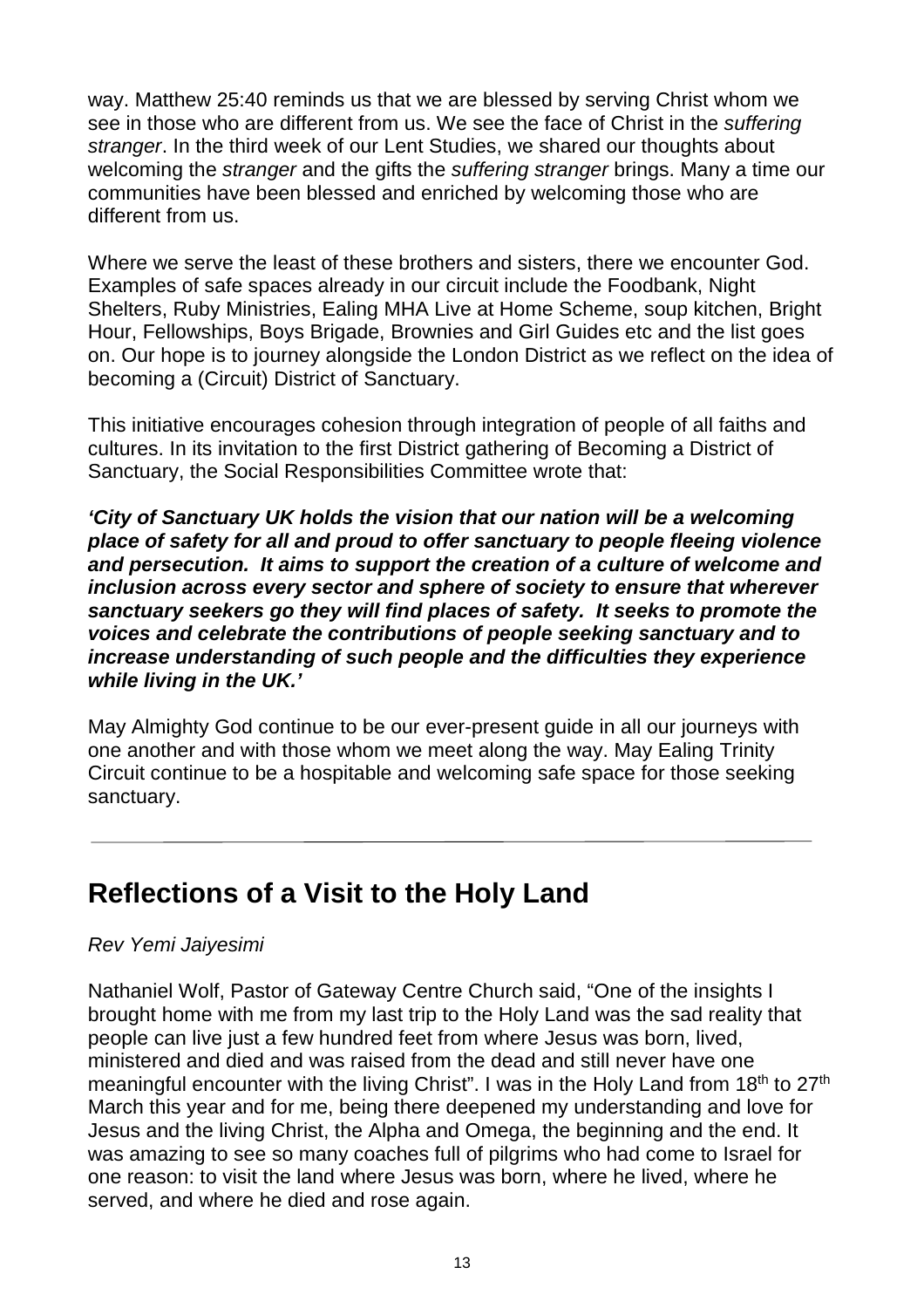The highlights of my trip were:

**A visit to the village of Nazareth** where Jesus lived as a boy and as a man. It was wonderful to know I was walking where Jesus had walked, played and worked. In the village we met a shepherd, a carpenter and farmers dressed very similarly to how Jesus would have dressed and doing what he would have done. When Nathaniel in the Bible asked the question, "Can anything good come out of Nazareth?" Philip answered, "Come and see" (John 1:46). Truly, in Nazareth village I did see. I saw history come alive where Jesus lived – and he still does. He lives in me.

**A visit to Mount Tabor where Jesus was transfigured**. From the top of the mountain, beholding the splendour of God's creation and remembering how the disciples saw Jesus in all his glory. We sang, "O Lord my God, when I in awesome wonder……. How great thou art."

**A trip to the Sea of Galilee** – the very sea that Jesus crossed on many occasions and once said, "Peace, be still."

**Visiting Talga** where Jesus fed 5,000 and I had a surprise meeting with the mother of two of my ex-students at Methodist Boys' School in Lagos. Mrs Awonuga had come with a group of Nigerian pilgrims. I taught her sons in the 1990's.

**A visit to the River Jordan** where our Lord was baptised and where I had the privilege and joy of baptising three of our group.

**A visit to the tomb of Lazarus** where I had to crawl to get inside and remembered the words of Jesus in John 11:25, "I am the resurrection and the life."

**Visiting Christ Church, Jerusalem**, the oldest Protestant church in the Middle East and having the opportunity to worship with so many other pilgrims and local people, all of whom are bound together by the Lord Jesus Christ in whose name and land we were together lifting our voices and singing, "It is well with my soul."

**Walking through the streets of Bethlehem** during our free time and being approached by a 16 year old boy called Wasef who asked whether I was lost and needed help. I wasn't lost but must have looked lost, looking here and there. This kindness of a stranger, of a teenager is a testimony to the fact that ultimately we are one big human family, called to look after each other as Jesus did.

**The greatest highlight was visiting the garden tomb on our very last day**. The garden tomb is the site where Jesus is believed to have been crucified and buried and then he rose. I had the privilege and joy of leading a communion service where we sang, "He lived and died to buy my pardon, an empty grave is there to prove my Saviour lives."

What an experience. Can anything good come out of Nazareth? Come and see!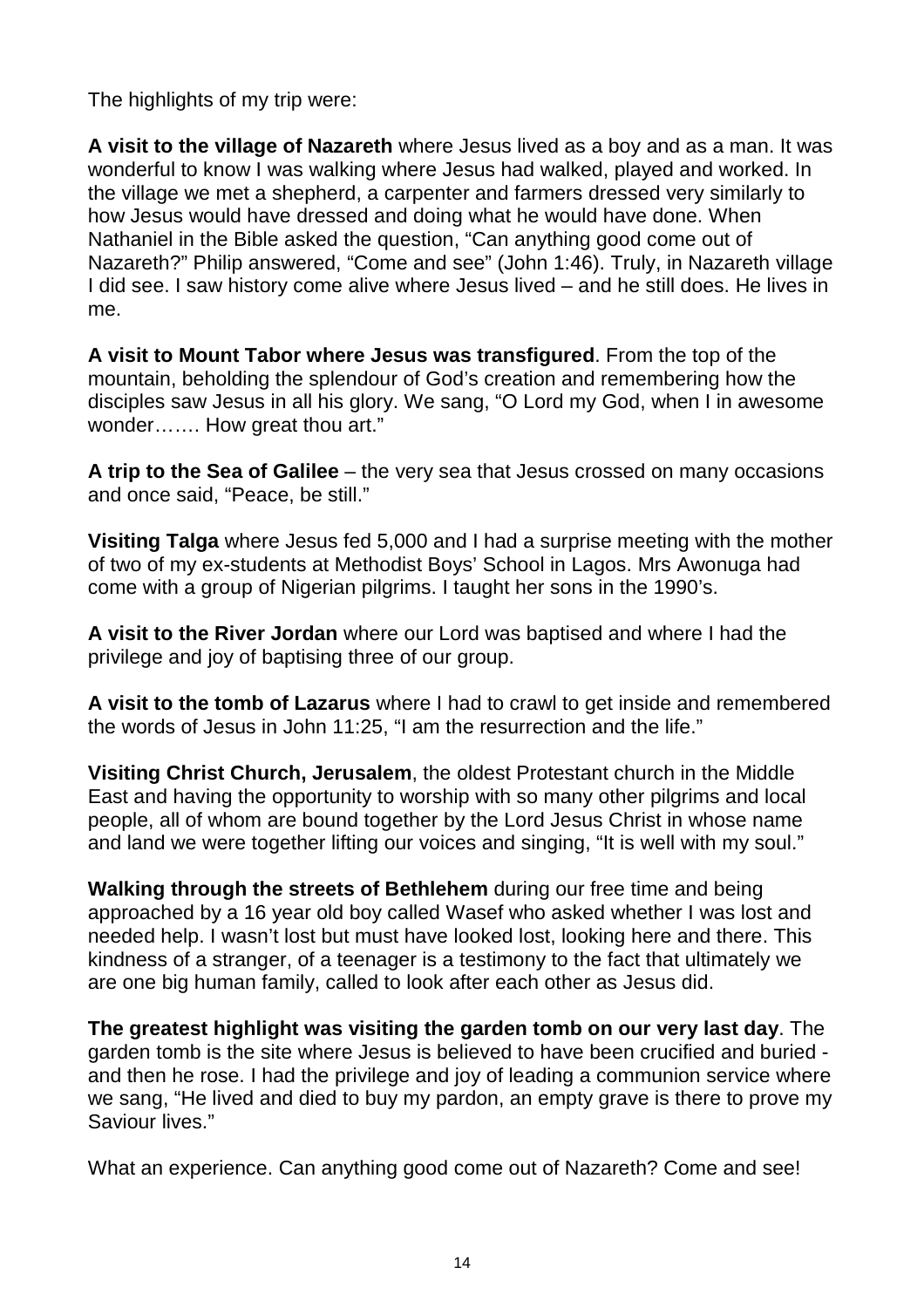# **Microfinance with Lendwithcare**

#### Gerald Barton, Editor

In the BBC's wonderful adaptation of Anthony Trollope's novel 'The Way We Live Now' Augustus Melmott, a rather dubious financier who is the central character of the story holds a banquet at which he tells his guests that they have 'a duty to make themselves rich'. To do this he exhorts them to 'invest, invest and invest again and," he tells them, "It will be returned to you ten-fold, a hundred-fold, a thousandfold!'

Well, investing in small-scale entrepreneurs in developing countries through Lendwithcare and its microfinance partners won't make you rich as it pays no return at all, but I have to confess I quite enjoy lending, being paid back, then lending again and again and again making my initial input go round and round and round.

Microfinance is all about lending to small entrepreneurs for whom borrowing from a conventional institution is problematic or impossible because of the small scale of their businesses. It aims to give them the finance they need, however small so that they can develop their businesses and improve the lot of themselves and their families at the same time as bringing benefit to the communities around them. It is not charity in that borrowers must pay back their loans plus interest. From the point of view of those of us who put up the money to finance the loans, however it is clearly altruistic as we receive no return on our investment. Similarly, it is not a substitute for the work done by charities in promoting development, just another way of helping people better themselves.

People in the developing world with ideas for starting or expanding a business approach a microfinance institution for a loan. If their ideas show promise, a loan will be agreed along with a repayment schedule. The details of the entrepreneur and their business then get posted on Lendwithcare's website. Lenders decide which business they want to support and put up an amount towards the loan contributions start at £15 and go up in £15 steps. Once the loan is fully financed the borrower will receive the money and put it to use in their business.

As loans get repaid, your share of the repayments is credited to your Lendwithcare account and you can then lend it again.

Lendwithcare, which is run by the development charity CARE International UK operates with microfinance partners in a range of countries in Africa, Asia and South America including Pakistan, Cambodia, Vietnam, the Philippines, Ecuador, Peru, Rwanda, Malawi, Zimbabwe and the Occupied Territories of the West Bank and Gaza. The priority for Lendwithcare is to work with partners that focus on improving the lives of poor people. Microfinance institutions are carefully vetted before partnerships are agreed. This includes desk research, consultation with local CARE offices and 'due diligence' field visits lasting between 1-2 weeks to carefully examine the operational policies and procedures of microfinance institutions. Once a partnership is established partners are requested to submit quarterly reports on a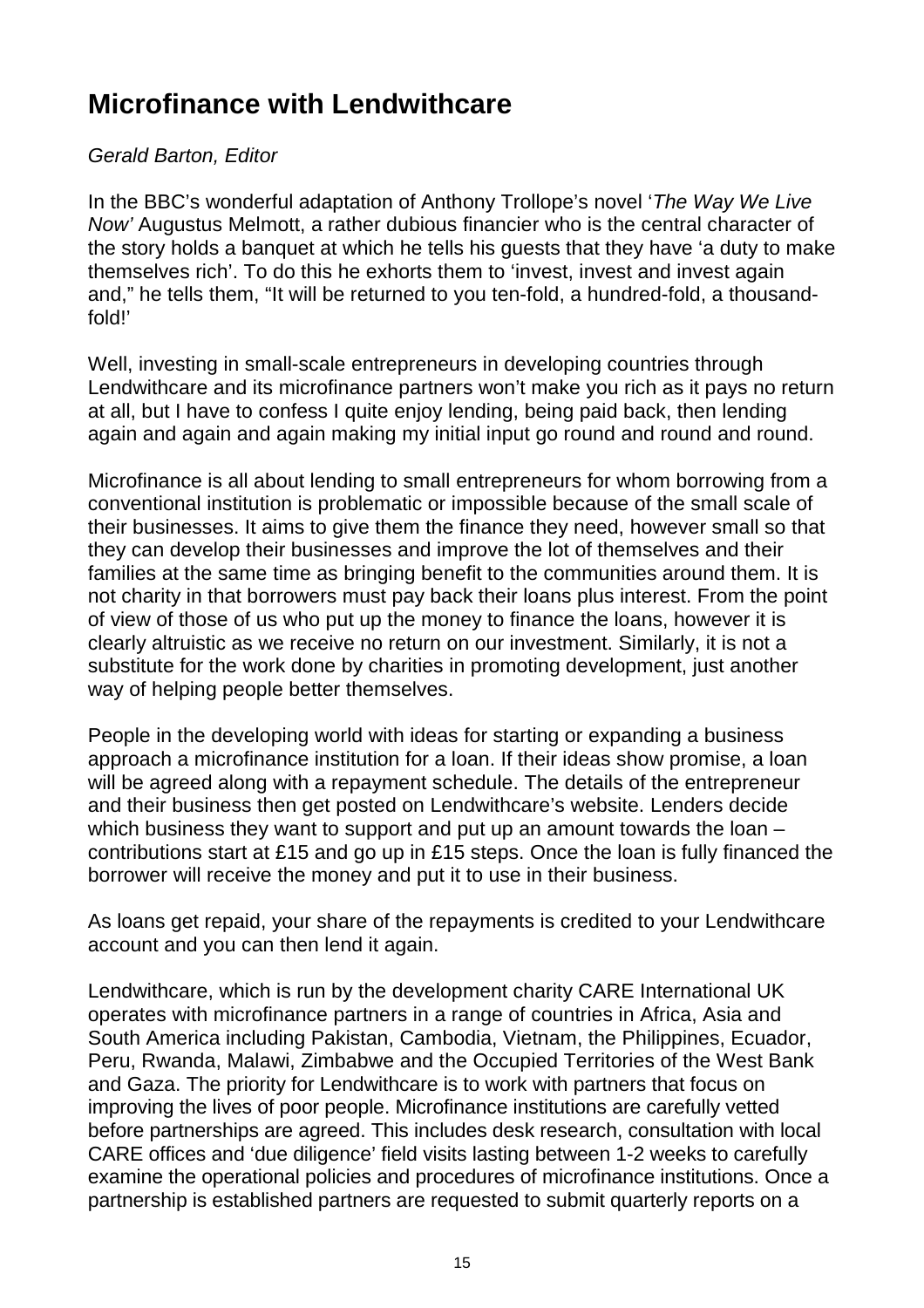range of financial and social indicators. Further visits are made at least once every 12 months to ensure that all is going well. Although most attention is on the provision of small loans, microfinance also includes other basic financial services such as savings, money transfer and insurance.

My Lendwithcare account tells me how many loans I've made, how much has been paid back etc as a way of encouraging my continued participation, not that there's much chance of me stopping. It tells me that since I began lending at the start of 2011, I have made 158 loans to 308 entrepreneurs who collectively have 1,149 family members. In addition, it tells me I have helped create 308 jobs.

As time has gone by I have added to the amount of money I initially put in and my total now stands at £829. The amount I have lent, however comes to £4,330 which means I have lent the money I have put in more than 5 times over. So far a total of £3,535 has been paid back with no borrowers defaulting on their loans. That's what I like about it – you make the money go round and around so that it benefits multiple people and their businesses.

To give a flavour of the kind of people supported by Lendwithcare, here are some examples of the some of the people I have lent to.

Kokou Akpo-Adjati is a small-scale farmer in Atakpane, Togo who borrowed £220.00 repayable over 12 months. My contribution to the loan was £15.00. At the time of the loan (March 2011), he was 46 and married with three children who were all still at school. He grows market garden produce such as carrots, lettuce and cabbages. He needed the loan to buy equipment and fertiliser so that he could farm a larger plot of land.

Venus Carillo runs a motor spares shop in Balamban in the Phillipines. Venus borrowed £1,744.29 repayable over 3 months – my contribution to the loan was £30.00. When she took out the loan in September 2012 she was married with a six year old daughter at elementary school. Together with her husband she had built up a successful business selling car and motorcycle spares and supplies and had employed three people to help serve customers. The loan was needed as working capital to buy new stock.

Sajid Badr runs a small hair dressing salon in Jabalya in Gaza. In early 2017 he borrowed £2,598.43 repayable over 2 years – I contributed £15.00. At the time he was 21 and living with his family. His salon consisted of a single barber's chair and some chairs for customers waiting plus the usual scissors, razors, hair straighteners, hair dryers etc. He wanted the loan to buy two more barber's chairs, hair dryers and other supplies so that he could expand his business.

These few examples give you an idea of the kind of people and businesses applying for small loans through microfinance institutions. If you're interested in the idea of lending to small entrepreneurs and seeing your loans used over and over again, you can find out more about Lendwithcare by going to their website at lendwithcare.org.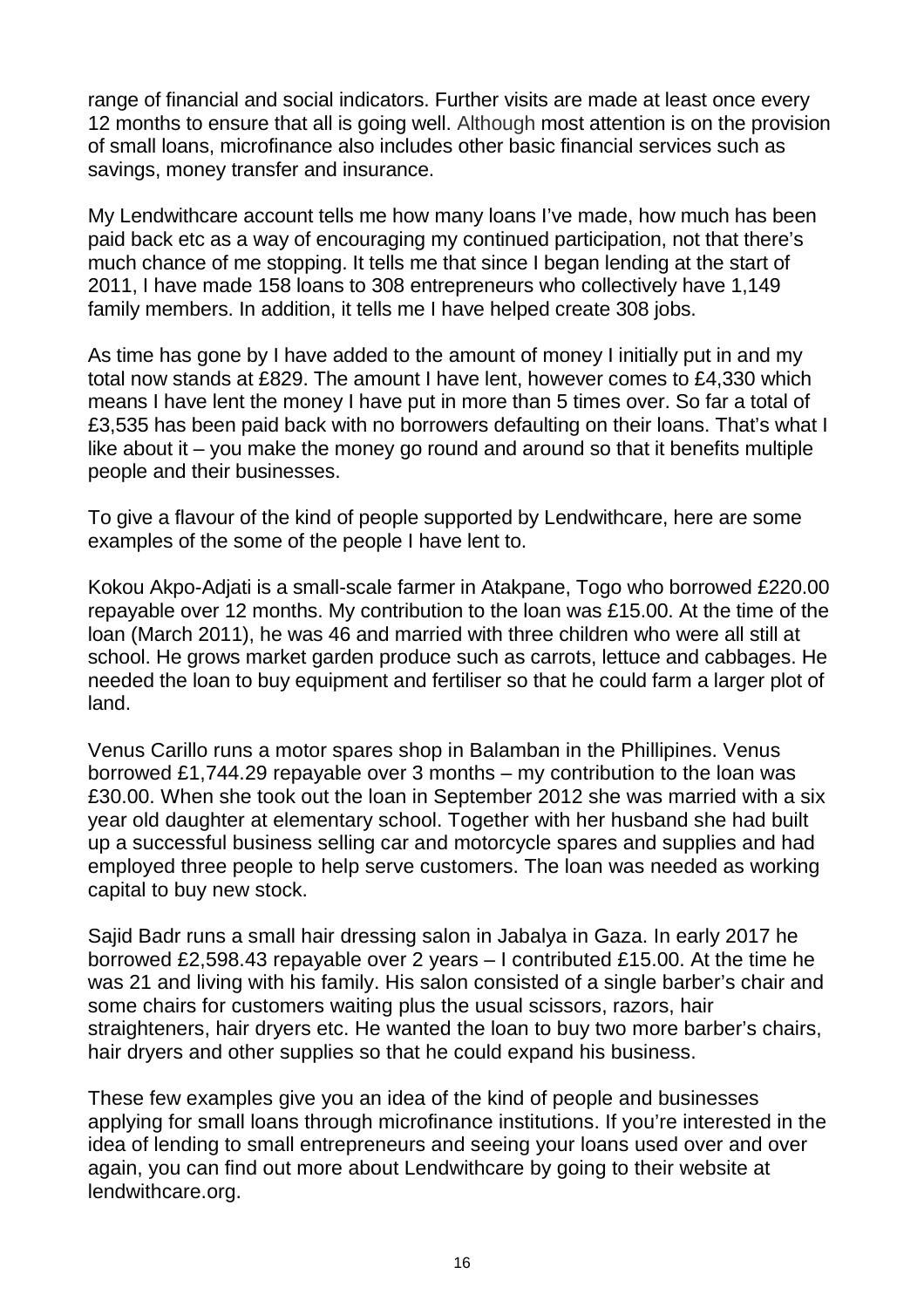# **Remember in Summer 2019**

Compiled by Mary Newman, Pitshanger

# **The I AM**

He walked on water, stilled the storm, Wherever He went the blessings came He touched the leper, brought sight to the blind, Whoever He met was never the same.

His teaching had never been heard before, He spoke as one with authority, They listened enrapt to His every word, He was not like the scribes or the Pharisees.

He healed on the Sabbath; it upset them all And then He said the unthinkable thing, They could hardly believe their ears when He said "I am the I Am and can forgive man's sin'.

Enough was enough, they plotted His death, 'This blasphemous talk must end' they said. 'Crucify Him and that is the end' But He proved them all wrong – and He rose from the dead.

# Megan Carter

Of all the things that will surprise us in the Resurrection morning, this I believe, will surprise us most: that we did not love Christ more before we died.

> Bishop J C Ryle Taken from Parish Pump, Romsey Diocese

#### **Joy Meets Joy**

In my hurry, I often forget that you desire to seek those who have gone astray, even me, and that my work is to free myself of myself so that You can be born in me, and so your joy in seeking meets my joy in having been found.

> Meister Eckhart from 'Book of the heart; meditations for a restless soul'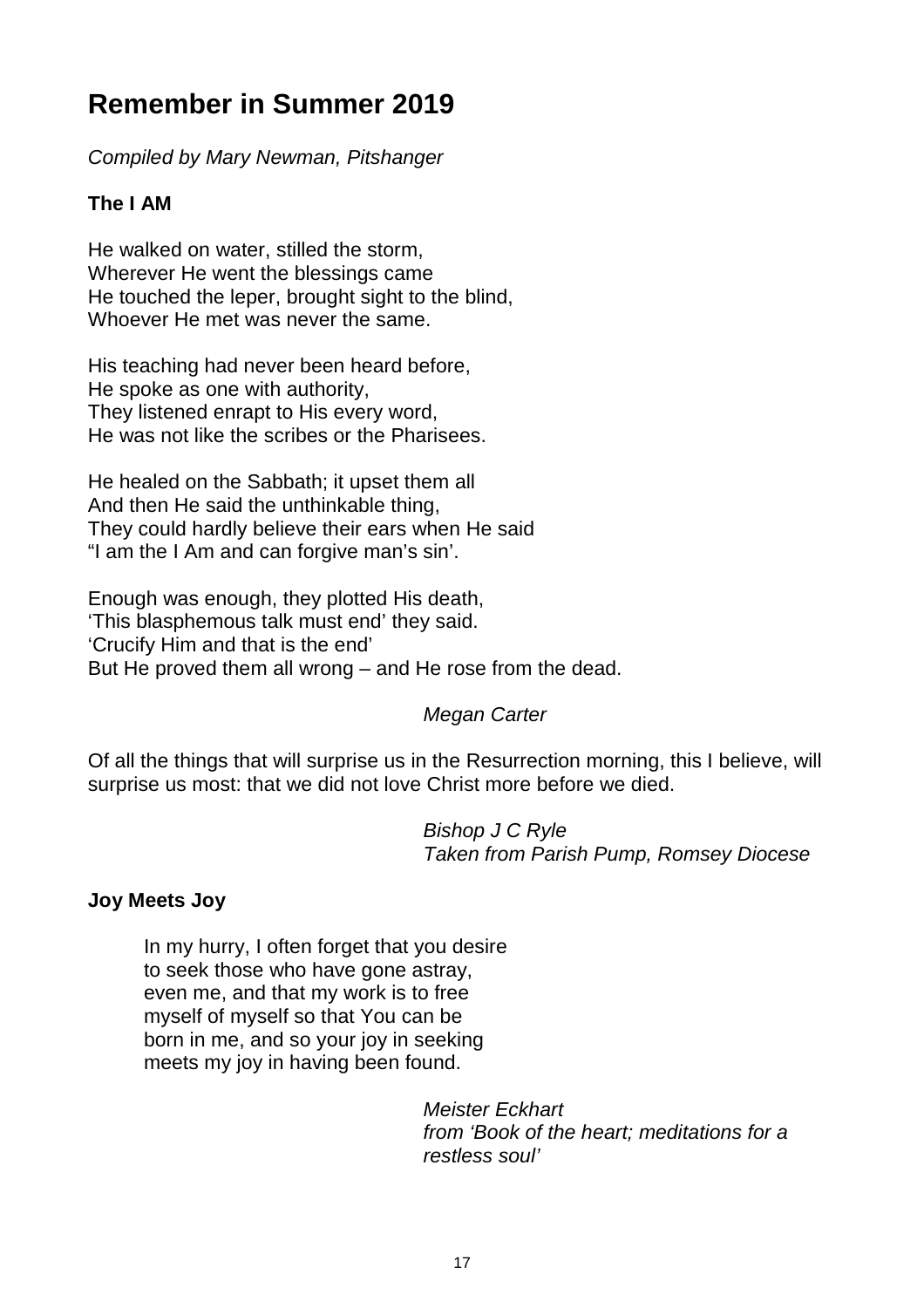## **St Augustine**

Augustine's mother, Monica, was praying every day that he would change his ways and become a Christian. Monica had to learn patience and to trust in God's plan for Augustine. She asks a bishop to speak to Augustine about returning to the Church but the wise bishop declines, knowing it would push her stubborn son even further from the right path. He answers Monica with words that she understood to be inspired by God: "Surely the son of so many tears will not be lost."

> Benignus O'Rourke OSA From out of the Depths: The Conversion Story of St. Augustine (Austin Forum, 2018)

#### **Not Like Yesterday**

In 'Our Daily Bread' on 25<sup>th</sup> April 2019 David Roper wrote that his grandson Jay had been given a new T-shirt for his birthday, which he liked and wore all day. Next day his grandson came down in the morning in the same T-shirt. The boy's father asked him, "Does that shirt make you happy?"

Jay replied, "Not as much as yesterday."

David Roper wrote that the world offers happiness through material possessions. In his words, "No material acquisition can make us as happy as it did yesterday. True satisfaction is found in God and His riches."

#### **The Joy of the Resurrection**

In the Spring edition of In-touch I quoted Mother Teresa's thoughts on the resurrection, which contained the lines, 'Never let anything so fill you with sorrow as to make you forget the joy of the Risen Christ.'

These words came back to me last week following the unspeakable tragedy which happened on Easter Sunday in Sri Lanka. Our thoughts and prayers are with those who lost family and friends and with those whose lives will be changed forever by the terrible injuries they suffered.

#### **A Prayer for Our Own Country and the World**

Father we pray for our own country and the world. We pray for the families and children in countries where injustice and cruelty are increasingly being revealed. We pray for women in the world who are oppressed and mistreated; where they are treated like chattels with no rights of their own.

We pray for the people who are living in corrupt countries where those in power deprive the citizens in order to benefit themselves.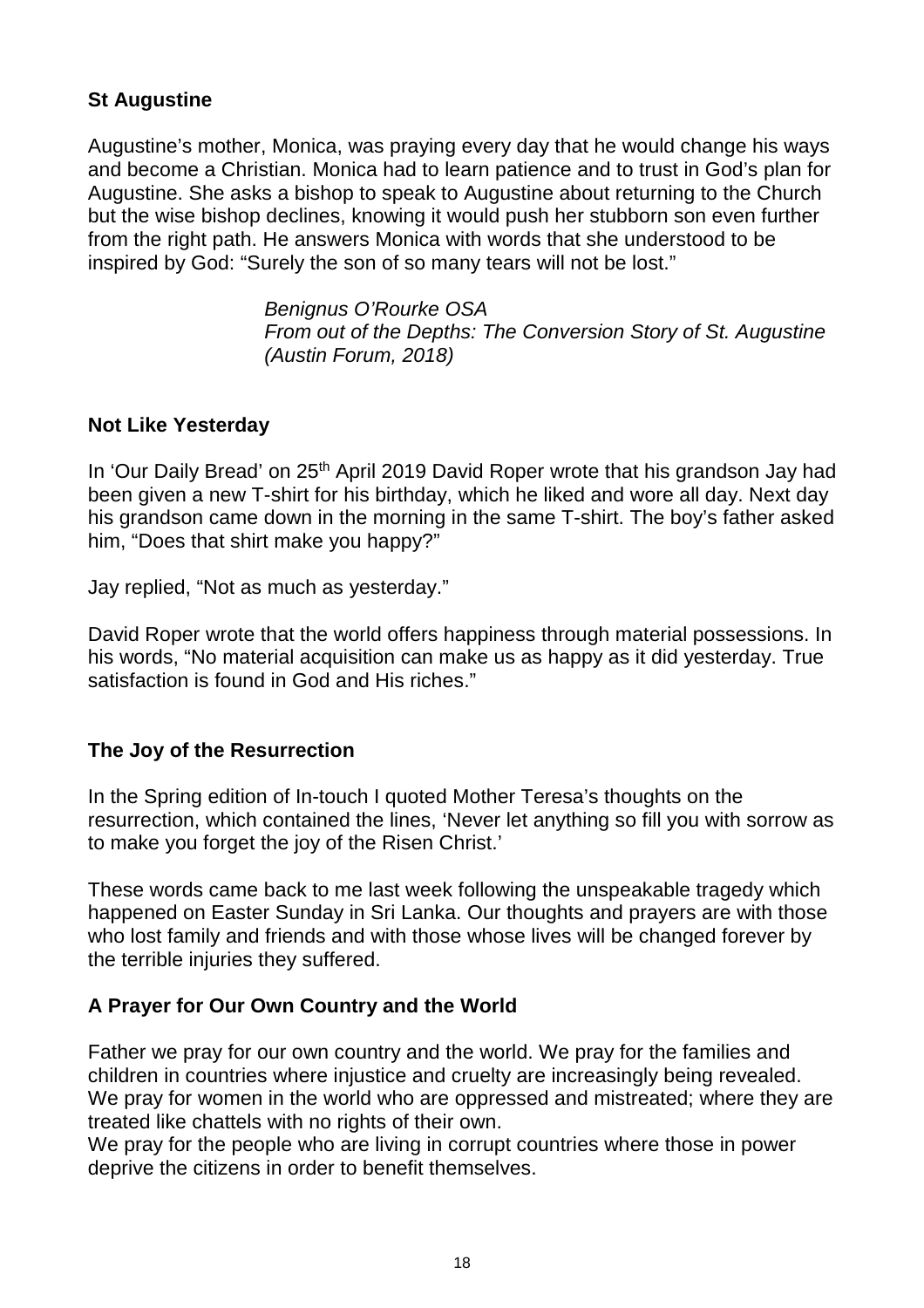We pray for all who do not understand the power of your love and where Christians are persecuted for practising their faith. Father, we ask that you be with them and sustain them in their faith.

Help us to work for peace and justice in your name Lord. Be with those who are brave enough to stand up as Christians and show the way forward Father, and know that we understand that without you as our guide in life we will also lose our way.

> Lynda Blackburn Preaching at Pitshanger 1<sup>st</sup> April 2012

### **Facing Your Fears**

A few years ago my husband and I took our three grandchildren to Tate Modern where there was an installation in the huge turbine hall comprising three helterskelters, varying in size. Naturally the children wanted to go on them and of course the highest (which was very high) was most appealing to them. We joined the queue and one by one Bob and the children went down with no problem. The queue behind me had got longer and longer.

It came to my turn. I have many irrational fears (mice, bats, walking in the dark etc) and the fear of heights is one of them. "I can't do it" I said. "Yes you can," said a member of staff as he gave me a gentle push and I went screaming down and down and round and round to the bottom.

Sometimes in life all we need is a little push to help us overcome our fears. That push may come in the form of a helping hand; "I'll come with you when you go to hospital to get the result of the tests you've had." It may come as a word of encouragement or maybe just for someone to know you're saying a prayer for them.

#### **Readings for Summer 2019**

Jesus said, "I am the bread of life." John 6: v 35

And "I am the way, the truth and the life." John 14: v 6

Find the other times in the New Testament when Jesus said "I am-----"

#### **My Thanks to Mary Newman**

Mary Newman will be moving house shortly and this will be her last 'Remember' for In-touch. As editor, I would like to express my thanks to Mary as I am very grateful to her for submitting her thoughts and prayers for inclusion in each edition of Intouch and I'm sure you, like me will have enjoyed reading them. If anyone would like to take the challenge of sending something similar, please let me know! - Editor